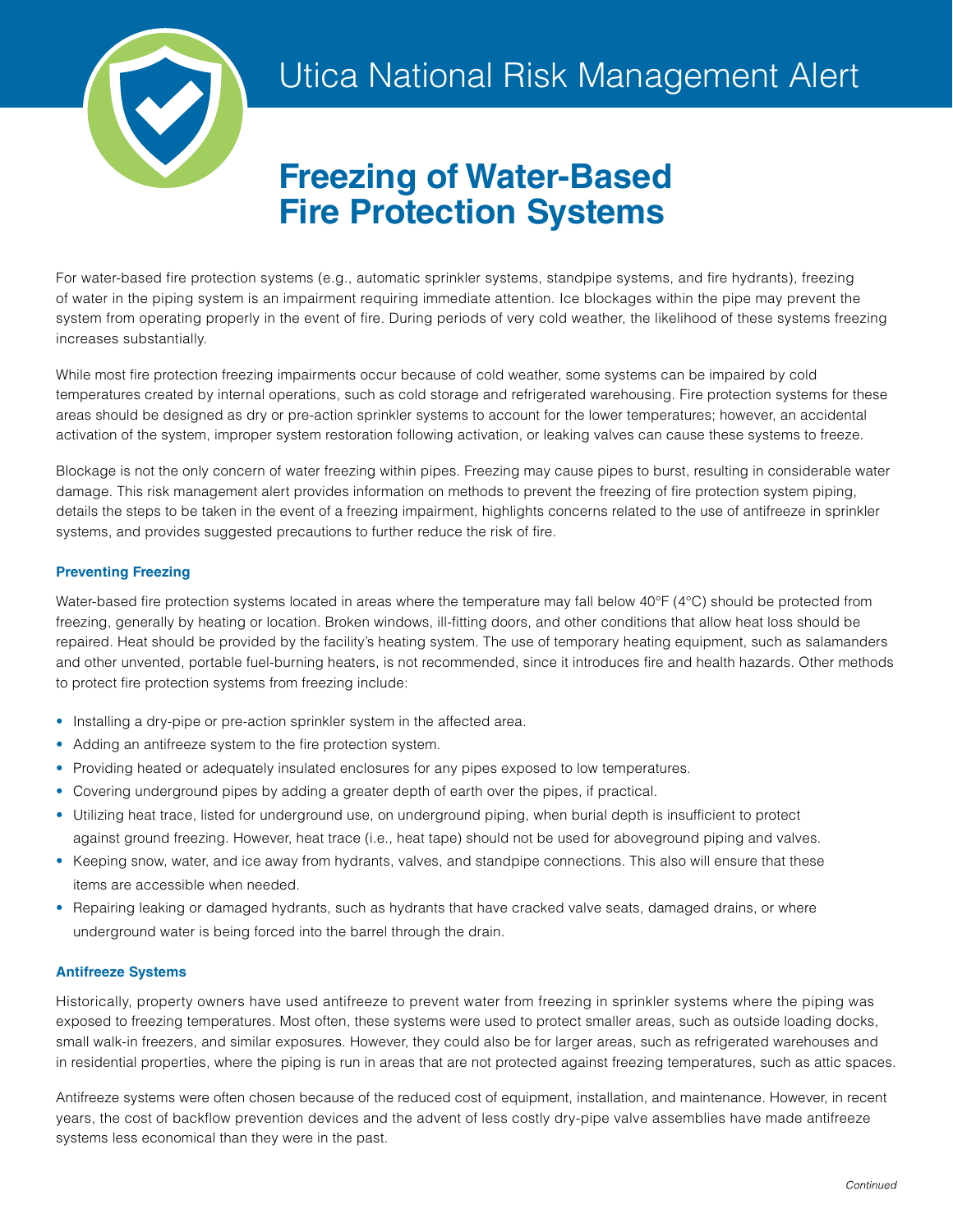It is important to remember that by definition, an antifreeze system has an antifreeze solution in the piping, but once that solution is discharged, plain water then flows through the piping. As such, following a discharge, the system must be carefully drained and refilled with solution. In the late 2000s, a number of losses occurred where antifreeze-based, residential sprinkler systems were suspected of actually accelerating fires. As a result of extensive research conducted by several organizations, including the Fire Protection Research Foundation (FPRF), the National Fire Protection Association (NFPA) prohibited the use of traditional antifreeze solutions and began requiring the use of listed non-combustible antifreeze solutions in new antifreeze systems, subject to limited exceptions.

See the NFPA Antifreeze website at **[www.nfpa.org/antifreeze](http://www.nfpa.org/antifreeze)** for additional information.

NFPA 25, Chapter 5.3.4 Standard for the Inspection, Testing, and Maintenance of Water-Based Fire Protection Systems, provides details on specific tests and requirements for the antifreeze system.

## **Managing System Impairments**

In the event of system impairment due to freezing, the property's fire protection system impairment program should be followed. A fire protection impairment program can be used to reduce the threat to property by limiting the time that fire protection is unavailable, establishing alternate fire detection and alarm activation methods, and providing substitute fire suppression systems.

NFPA 25 includes minimum requirements for a water-based fire protection system impairment program. At a minimum, an impairment program should include procedures for:

- Suspension of hazardous operations
- Notification of affected employees, Emergency Response Teams, and the local fire department
- Compartmentalization of work areas to restrict fire spread
- Temporary fire protection
- Identification of impaired systems
- Expeditious repair procedures

It is also recommended that the insurance carrier and local fire department be notified of the impairment and provided with the following information: the nature and location of the problem, the estimated time of the impairment, and what precautions are being taken until full service is restored.

#### **Repairing Frozen Systems**

The type of protection, location, and degree of freezing will dictate what corrective steps should be used to thaw and repair a water-based suppression system. A qualified sprinkler contractor should be consulted prior to attempting to thaw or repair damaged piping, valves, or other system components. To facilitate repairs, portions of the system, only as large as is necessary, should be shut off one at a time; repairs affected; and the section restored to service as soon as possible.

### **Thawing Piping**

Sprinkler piping may be thawed, if not severely frozen, by pouring hot water over cloths wrapped around the pipe; a hose connected to a hot water faucet may be suitable to supply the hot water; otherwise, pails may be used. Electrical resistance heating may also be a practical method to thaw piping but should be performed by qualified personnel under competent supervision. Temporary use of electric heating cables (i.e., heat tape) may provide an acceptable alternative to this method. Severe freezing of sprinkler piping may require removal of the frozen pipe sections to a heated area until the ice has melted.

Standpipe systems are generally subject to the same procedures as sprinkler system piping; however, should hoses contain water that freezes, the hoses should be checked for damage, pressure tested, and dried before being placed back in service.

If it is necessary to use temporary heating units, only listed units should be used. All combustibles should be removed from the area, nonessential employees should be prohibited from the area, and continuous monitoring of carbon monoxide should be provided.

#### **Underground Piping**

Only qualified personnel, such as sprinkler or water and sewer contractors, should attempt repairs to underground piping that has frozen. Aside from actual removal and replacement (which is difficult in frozen earth), there are two other principal means of repairing such piping. One method employs a steam line that is inserted in the frozen pipe to melt the ice plug. Electric resistance heating may also be employed, if practical.